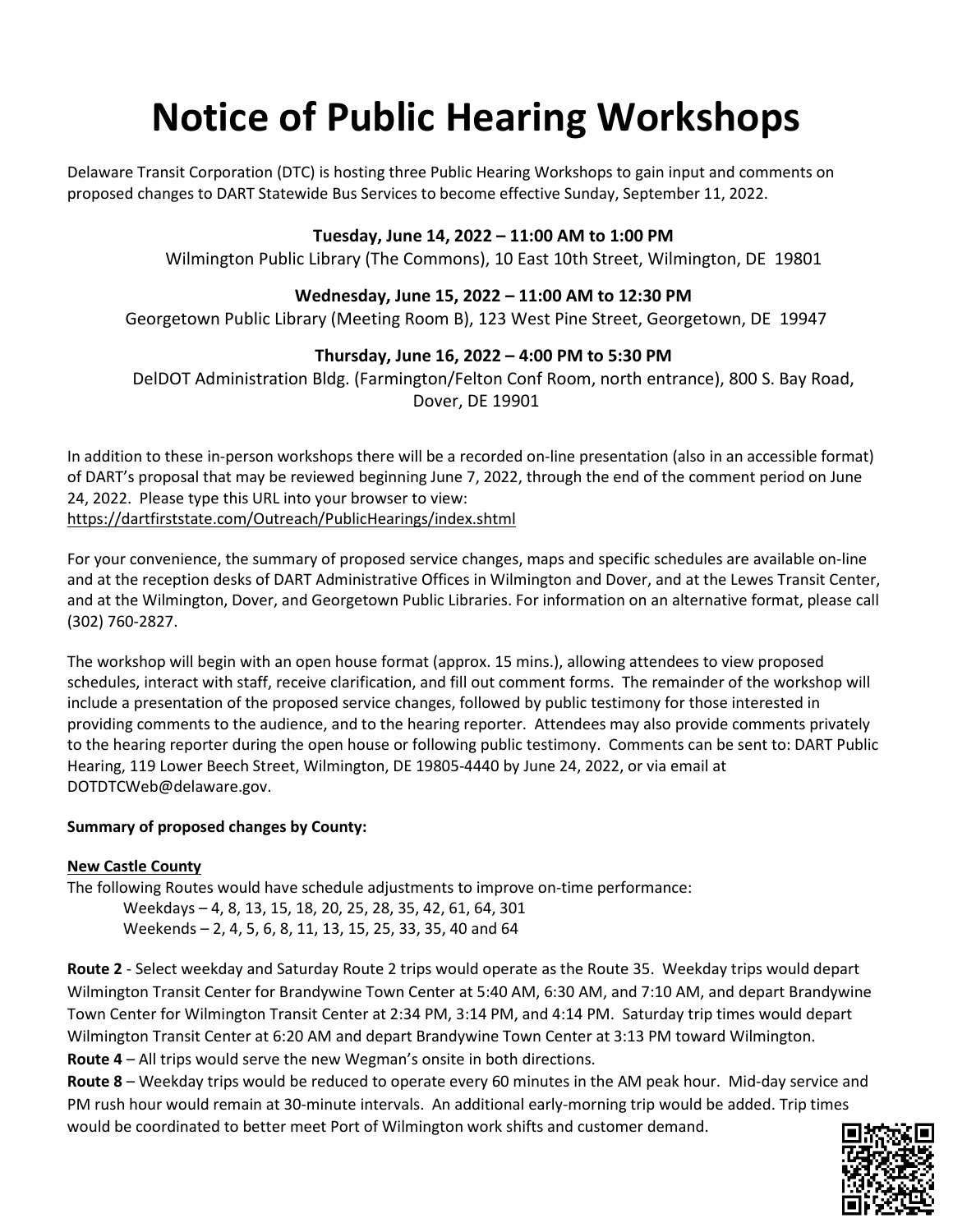**Routes 13 & 31** – Route 31 would be eliminated and both routes would be combined into a new Route 13 with most trips serving the Bellefonte Community. Some weekday trips would continue to operate via Philadelphia Pike skipping Bellefonte. Bellevue Park Corporate Center and Claymont Station would not be served. Route 61 weekday service would be improved to operate hourly connecting the Claymont Train Station with Route 13 at Philadelphia Pike. The downtown routing through Wilmington would be revised to travel along Orange to  $11^{th}$ , to Walnut and  $16^{th}$ Streets replacing portions of Route 31. Alternate bus stops would still be available on Philadelphia Pike for riders to access the Bellevue Corporate Center. (See map) All weekday rush hour trips would serve Airport Plaza. **Route 14 -** Discontinue the 10:55 PM weeknight trip from Miller Road Shopping Center to DHSS and the 11:50 PM trip from DHSS to Rodney Square due to low ridership.

**Route 15** – On weekdays, the 4:55 AM trip from Wilmington to Christiana Mall would not serve Twin Spans and remain on Wilmington Road due to low ridership. The 8:55 AM trip from Christiana Mall to Wilmington would not serve Creekwood Industrial Park due to low ridership.

**Route 18** – Express trips would be converted into local trips. Service would be rescheduled to operate every 45 minutes. The 5:10 AM trip from Wilmington Transit Center to Foulk & Naamans Roads would be discontinued due to low ridership. A new trip would begin at Prices Corner Park & Ride at 5:30 AM and end at Foulk and Naamans Roads. **Route 20** – Due to low ridership, approximately half of existing trips would be eliminated and onsite service to Chestnut Run facility would be discontinued. (See map)

**Route 25** – Selected weekday trips would no longer serve Amazon on Frenchtown Rd (PHL 1) and Amazon's ILG1 facility (Tybouts Corner) due to low ridership:

Southbound to Wrangle Hill Park & Ride (Skip ILG1) -- 4:33, 9:05, 9:30, 10:00, 10:37 AM; 2:05, 2:20, 6:25 PM Southbound to Wrangle Hill Park & Ride (Skip PHL1) -- 10:00 AM; 4:33, 10:40 PM

Northbound towards Miller Road Shopping Center (Skip ILG1) -- 8:30, 8:54, 9:18, 10:35 AM; 12:04, 12:45 PM Northbound towards Miller Road Shopping Center (Skip PHL1) -- 10:35 AM; 4:25, 11:45 PM

Also, the 11:45 PM weeknight trip from Wrangle Hill to Miller Road Shopping Center would be discontinued due to low ridership.

**Route 28 –** All trips from 9 AM until 4 PM would be extended from Wilmington DMV to Probation & Parole/Zenith. **Route 33** – Fairplay Station would no longer be served from Wilmington at 7:30 AM, and from Newark at 7:30 AM and 8:55 PM.

**Route 35** -Weekday service would be reduced due to low ridership. Trips would operate from Wilmington in the AM and to Wilmington in the PM, with no weekday mid-day service. New limited Saturday service would be operated to serve Shipley Manor. CHUBB would not be served on-site, but at bus stops along Concord Pike. In downtown Wilmington, the routing to Brandywine Town Center would be changed to follow Walnut, 8<sup>th</sup>, French, and 10<sup>th</sup> Streets to match the routing on Route 2.

**Route 42** – Due to low ridership the 6:22 PM trip from Delaware & Adams to Peoples Plaza, the 5:40 AM and the 6:26 PM trips from Peoples Plaza would be discontinued. Service to the I-95 Service Plaza would be discontinued on all trips due to low ridership.

**Route 44** – Due to low ridership on weekdays, the 7:15 and the 8:35 PM trips from Delaware City and the 7:55 and 9:15 PM trips from Christiana Mall would be discontinued. Due to low ridership on Saturdays, the 8:15 AM and 6:10 PM trips from Delaware City and the 9:00 AM and 6:55 PM trips from Christiana Mall would be discontinued.

**Route 53** – Due to low ridership, the weeknight 10:43 PM trip from Newark Transit Hub to Wrangle Hill Park & Ride would be discontinued.

**Route 54** – Due to low ridership on weekdays, the 10:00 PM trip from Wilton to Christiana Mall and the 10:00 PM trip from Fairplay Station to Wilton would be discontinued.

**Route 55** – Due to low ridership, the weeknight 10:10 PM trip from Christiana Mall to Newark, and on Saturday the 6:20 AM trip from Christiana Mall to Newark would be discontinued.